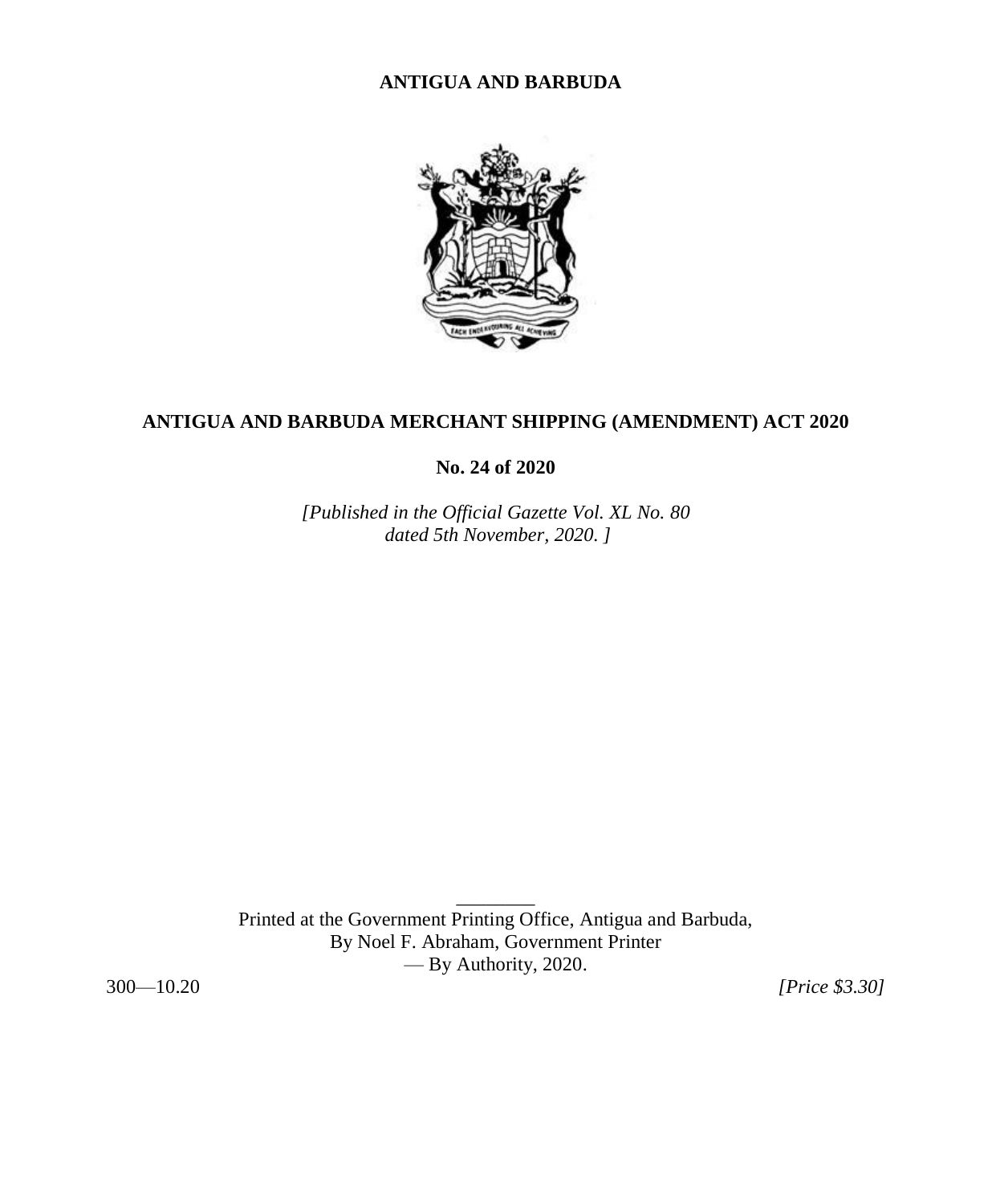*Antigua and Barbuda Merchant Shipping (Amendment) Act, 2020.*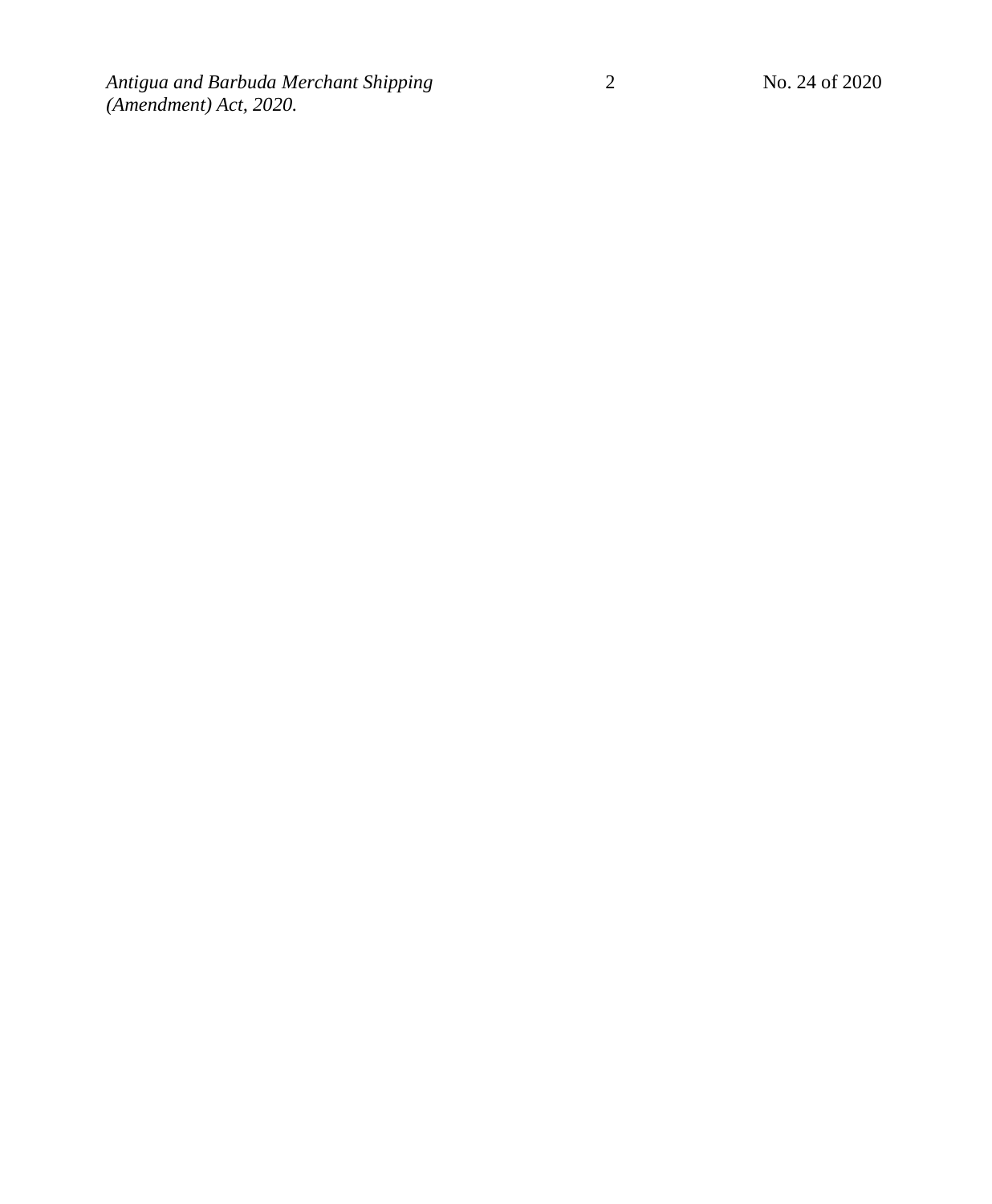# **ANTIGUA AND BARBUDA**

#### **ANTIGUA AND BARBUDA MERCHANT SHIPPING (AMENDMENT) ACT, 2020**

## **ARRANGEMENT OF SECTIONS**

#### **SECTION**

| 4. Amendment of Section 8 – Regulations and directives to give effect in Antigua and Barbuda |  |
|----------------------------------------------------------------------------------------------|--|
|                                                                                              |  |
|                                                                                              |  |
|                                                                                              |  |
|                                                                                              |  |
|                                                                                              |  |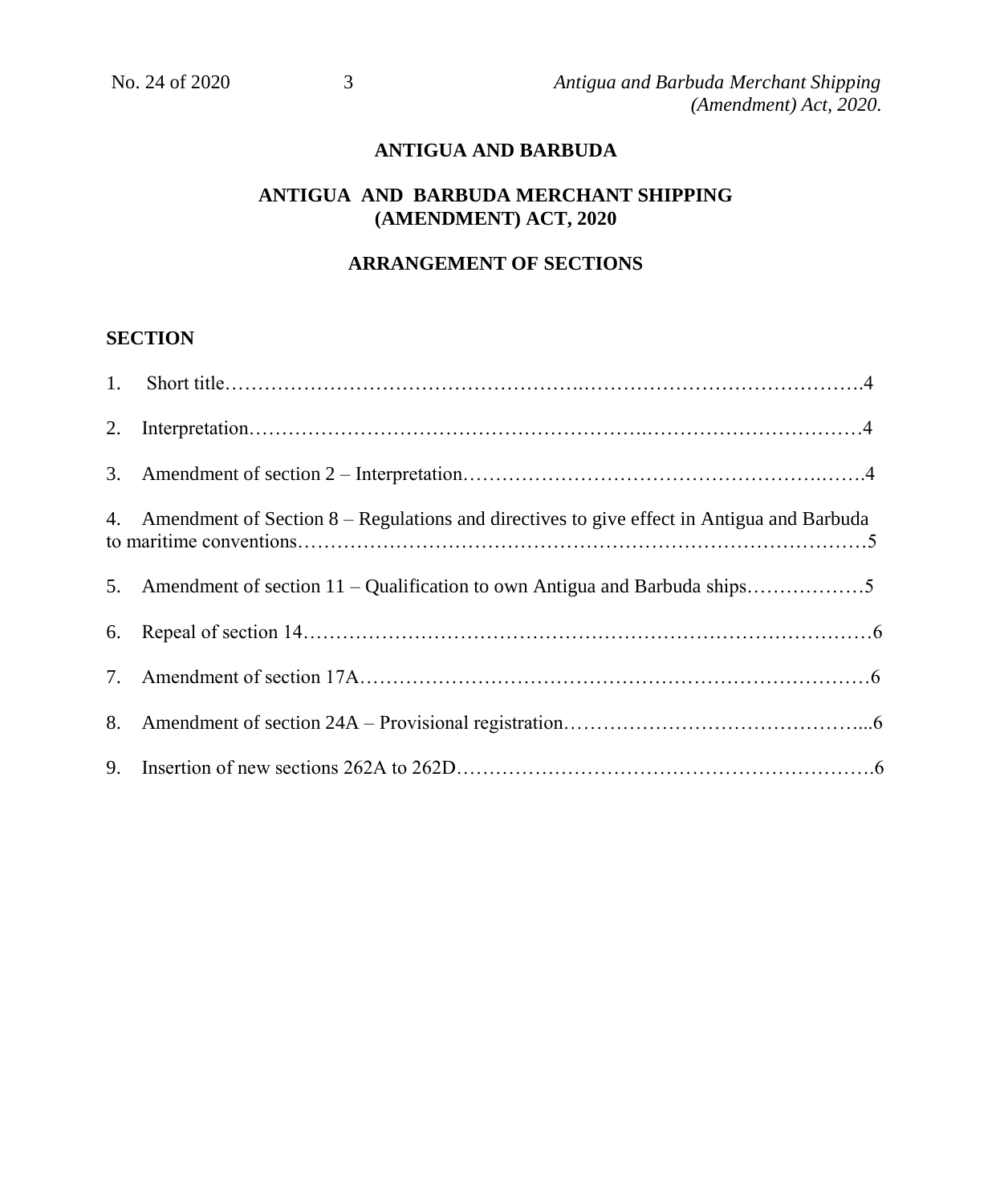*Antigua and Barbuda Merchant Shipping*  $\begin{array}{ccc} 4 & 4 \end{array}$  No. 24 of 2020 *(Amendment) Act, 2020.*

**[ L.S.]**



I Assent,

**Rodney Williams,** *Governor-General.*

30th October, 2020.

## **ANTIGUA AND BARBUDA**

## **ANTIGUA AND BARBUDA MERCHANT SHIPPING (AMENDMENT) ACT, 2020**

## **No. 24 of 2020**

**AN ACT to** amend the Antigua and Barbuda Merchant Shipping Act 2006, No. 1 of 2006 and for other connected purposes.

**ENACTED** by the Parliament of Antigua and Barbuda as follows –

## **1. Short title**

This Act may be cited as the Antigua and Barbuda Merchant Shipping (Amendment) Act, 2020.

## **2. Interpretation**

In this  $Act -$ 

"principal Act" means the Antigua and Barbuda Merchant Shipping Act 2006, No. 1 of 2006.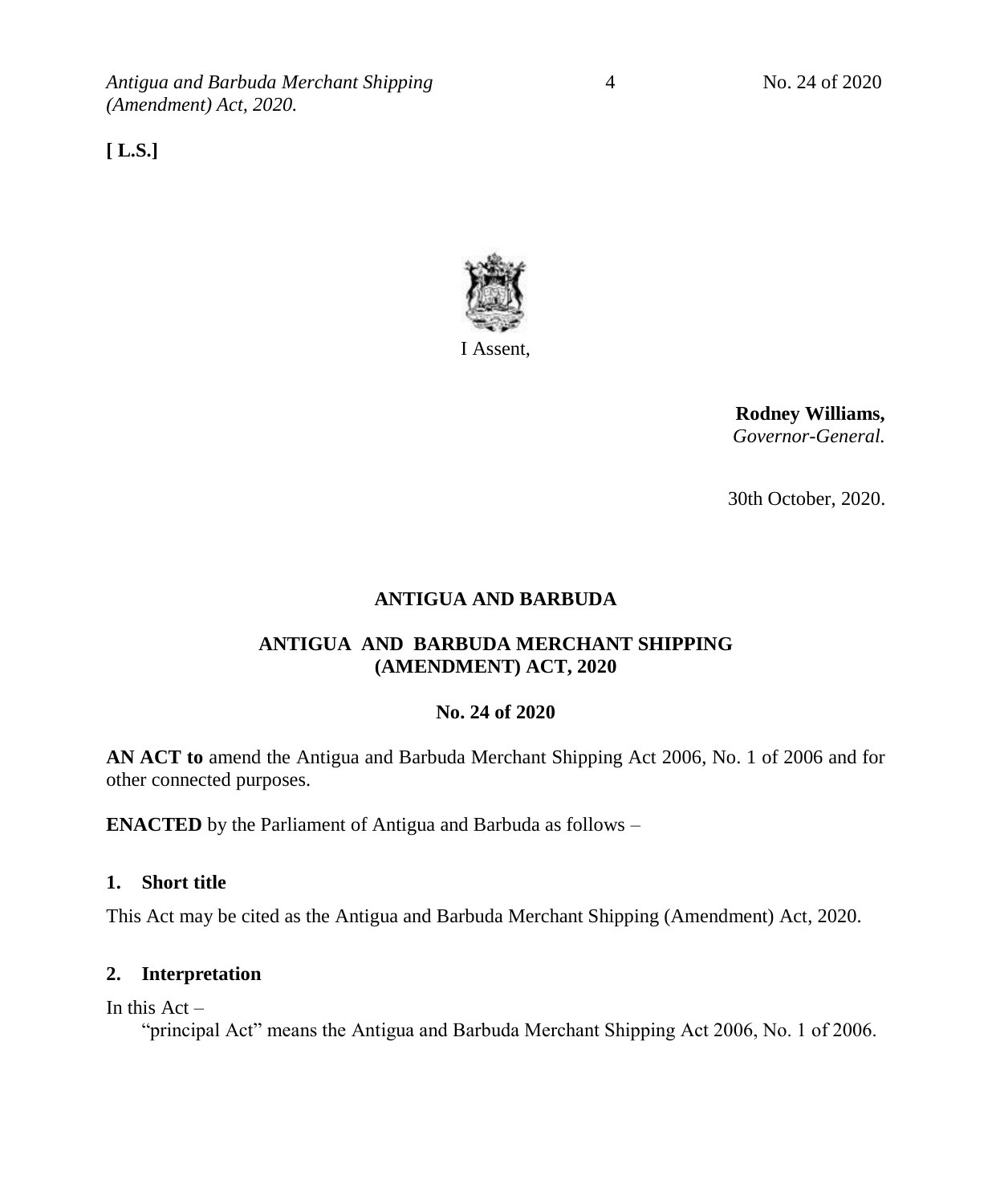## **3. Amendment of section 2 – Interpretation**

Section 2 of the principal Act is amended by inserting the names and meanings of the following Conventions to which Antigua and Barbuda is a Party in their correct alphabetical position within that section –

" "FAL 1965" means the Convention on the Facilitation of International Maritime Traffic 1965, as amended;"

"SAR 1979" means the convention on Maritime Search and Rescue 1979, as amended;

"SUA" means the Convention for the Suppression of Unlawful Acts Against the Safety of Maritime Navigation 1988"

"SUA 2005" means the Protocol of 2005 to the Convention for the Suppression of Unlawful Acts Against the Safety of Maritime Navigation 2005

""SUA PROT" means the Protocol for the Suppression of Unlawful Acts Against the Safety of Fixed Platforms Located on the Continental Shelf"

""SUA PROT 2005" means the Protocol of 2005 to the Protocol for the Suppression of Unlawful Acts of Against the Safety of Fixed Platforms Located on the Continental Shelf"

#### **4. Amendment of Section 8 – Regulations and directives to give effect in Antigua and Barbuda to maritime conventions**

Section 8 of the principal Act is amended by adding after the words "Maritime Labour Convention" at the end of subsection (1) the following Conventions –

"FAL 1965 Convention SAR 1979 SUA Convention SUA 2005 Protocol SUA PROT Protocol SUA PROT 2005 Protocol**"**

–

# **5. Amendment of section 11 – Qualification to own Antigua and Barbuda ships**

Section 11 of the principal Act is amended by repealing it in its entirety and replacing it as follows

"11. Qualification to own Antigua and Barbuda Ships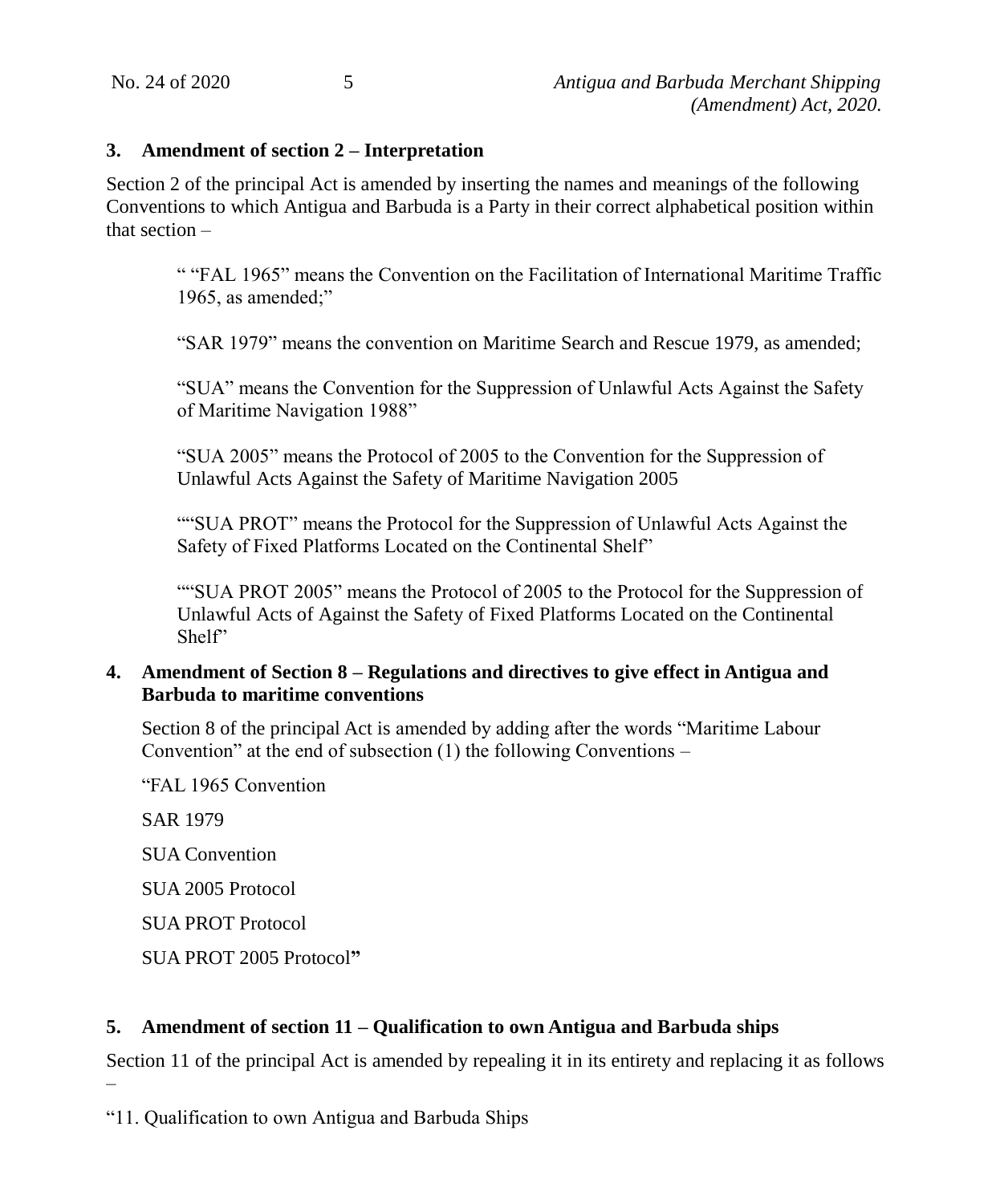(1) A ship shall on application be registered as an Antigua and Barbuda ship if the ship is wholly owned by or bareboat chartered to a –

- *(a)* citizen of Antigua and Barbuda;
- *(b)* national of a Member State; or
- *(c)* A firm or company incorporated or registered under the laws of Antigua and Barbuda.

(2) Notwithstanding subsection (1), a ship may, regardless of the nationality of its owners, be registered as an Antigua and Barbuda ship if –

- *(a)* the ship is one to which the SOLAS Convention applies; and
- *(b)* the Owner of the ship has appointed a principal representative in Antigua and Barbuda.

*(3)* For the purposes of subsection (2), a principal representative is a person coming within any of categories *(a), (b)* or *(c)* of subsection (1) and possessing any of the following qualifications –

- *(a)* an Attorney-at-Law qualified to practice law in Antigua and Barbuda;
- *(b)* a corporate management and trust services provider appointed under the Corporate Management and Trust Service Providers Act; or
- *(c)* any other qualification as may be prescribed by regulations; and
- *(d)* have a power of attorney sufficient to satisfy the Director that the principal representative is authorised to act for the Owners of the ship in all matters to secure compliance with this Act and the Regulations.

#### **6. Repeal of section 14**

The principal Act is amended in section 14 by repealing the entire section.

#### **7. Amendment of section 17A**

The principal Act is amended in section 17A by inserting immediately after subsection (3) a new subsection to read as follows –

"(4) The Minister responsible for Finance may at any time by Order amend the Fifth Schedule by increasing or reducing any fee or tax specified in the Schedule."

## **8. Amendment of section 24A – Provisional registration**

Section 24A of the principal Act is amended in subsection (1) at paragraph (b) by deleting the words "is qualified or".

## **9. Insertion of new sections 262A to 262D**

The principal Act is amended by inserting immediately after section 262, the following –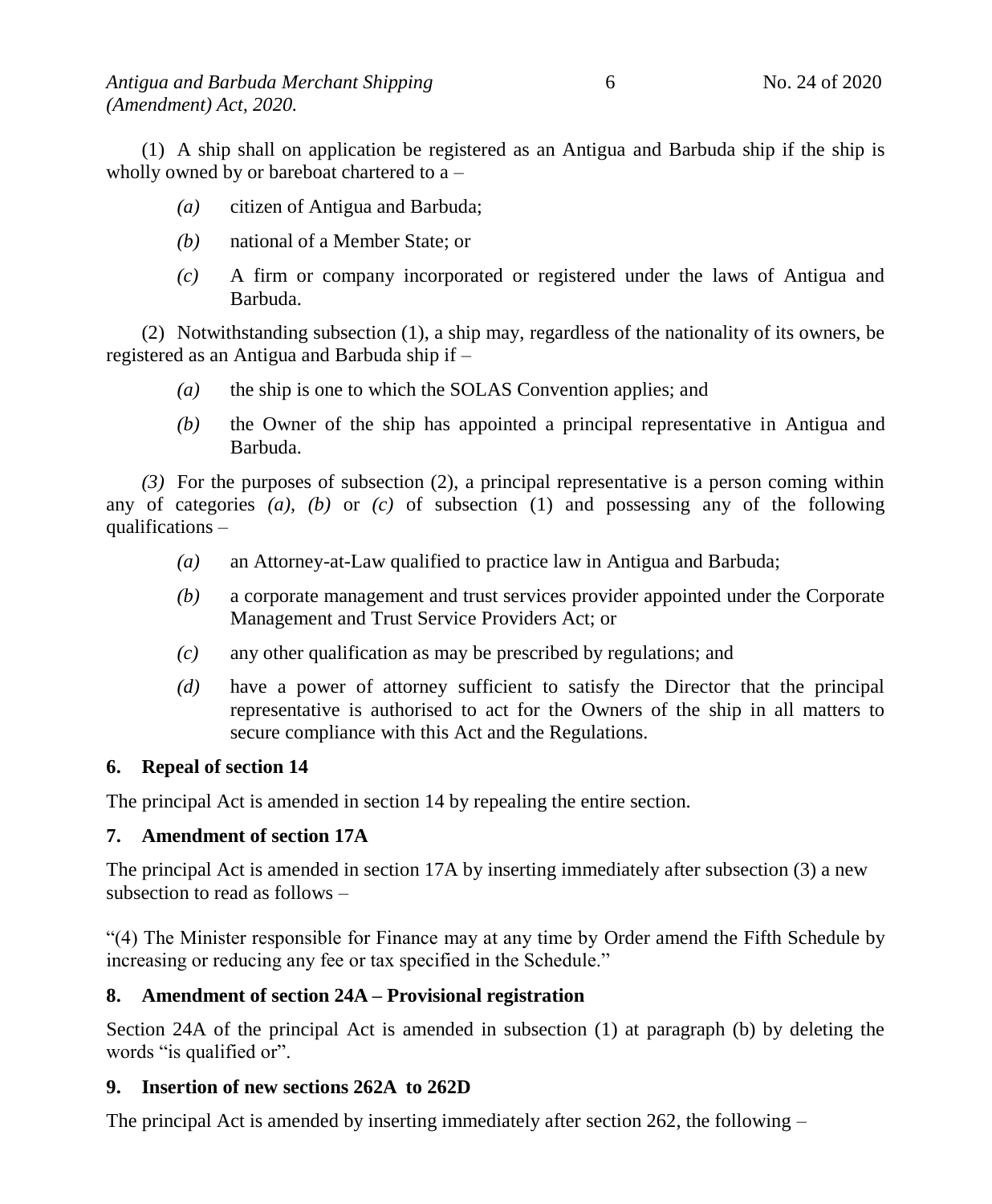"262A Improvement notices

(1) An inspector may serve an improvement notice, where he is of the opinion that a person is in contravention of or has contravened one or more provisions of this Act.

(2) An improvement notice shall –

- *(a)* state the provision that the inspector is of the opinion is being contravened;
- *(b)* reasons for his opinion; and
- *(c)* the time period to remedy the contravention.

"262B Prohibiiton notices

(1) An inspector may serve a prohibition notice, where he is of the opinion that an activity which is being or likely to be carried on on board any ship or under the control of any peron will involve the risk of –

- *(a)* serious personal injury to any person, whether on board or not; or
- *(b)* serious pollution of any navigable waters.
- (2) A prohibition notice shall
	- *(a)* state the activity he is of the opinion will cause serious personal injury or serious pollution;
	- *(b)* state the provision, if any, that is being contravened
	- *(c)* reasons for his opinion outlining the risk;
	- *(d)* direct
		- i. that the activity to which the notice relates shall not be carried on by or under the control of the person on whom the notice is served, or
		- ii. that the ship shall not go to sea; and
	- *(e)* period of the prohibition.

"262C Supplementary Provisions to 262A and 262B

(1) An improvement or prohibition notice may include directions as to the measures to be taken to remedy any contravention or matter to which the notice relates.